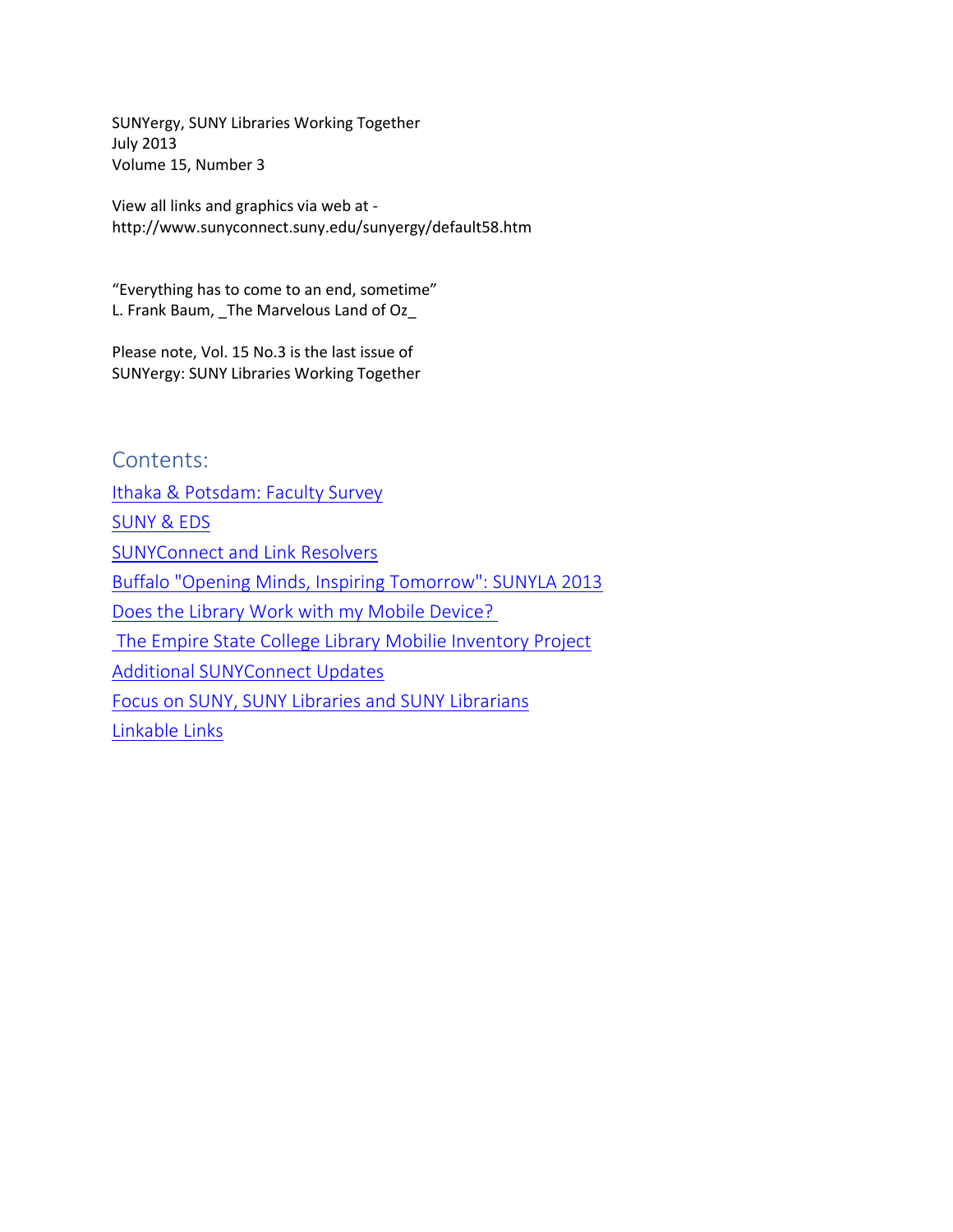## <span id="page-1-0"></span>ITHAKA & POTSDAM: FACULTY SURVEY

### by Jenica Rogers (Potsdam)

In the spring of 2013, SUNY Potsdam's College Libraries ran the pilot local survey version of Ithaka S+R's long-running national Faculty Survey. We administered the same survey instrument used in the national survey to our faculty, and in doing so, we got a dataset about their beliefs about scholarship, libraries, and teaching with technology and information resources that is directly comparable to the national results.

So how did that happen? I was invited to participate in the first local survey pilot in large part because in 2011 I blogged about my strong reaction to the Ithaka 2010 Library Survey, in which library directors' opinions are sought and compared to the faculty survey. I then shared those thoughts at an ACLTS panel at ALA in 2011, and as a result began an ongoing professional conversation with Roger Schonfeld, Ithaka's Program Director for Libraries, Users, and Scholarly Practices. In 2012, he invited Potsdam to participate with a handful of other campuses in their pilot for a local version of the survey.

My experience with the survey has been extremely positive. For a campus my size, the survey cost \$5000, and the Libraries and the academic deans partnered to fund it. Because of our small campus faculty population, an expedited Institutional Review Board application was necessary due to the potential for reverse identification of respondents based on demographic data. However, expedited review is complex but not onerous, and gives the survey legitimacy in the eyes of other campus researchers. Soliciting participation was no easier than for any other assessment activity, but we achieved 30% participation through blast emails, solicitations at campus governance meetings, and requesting that the deans facilitate communications. Ithaka provided a basic report with charts and tables for all data points in the instrument, as well as the full dataset for both Potsdam's survey and the national result set. Review and analysis of those results will then be done at Potsdam.

Though Ithaka delivered our results in April, I've fallen prey to the traditional problem of assessment: now I've got the data, but the time to do something with it is elusive. Assessment is always far more work than you think it is. As of early July, I'm working with a library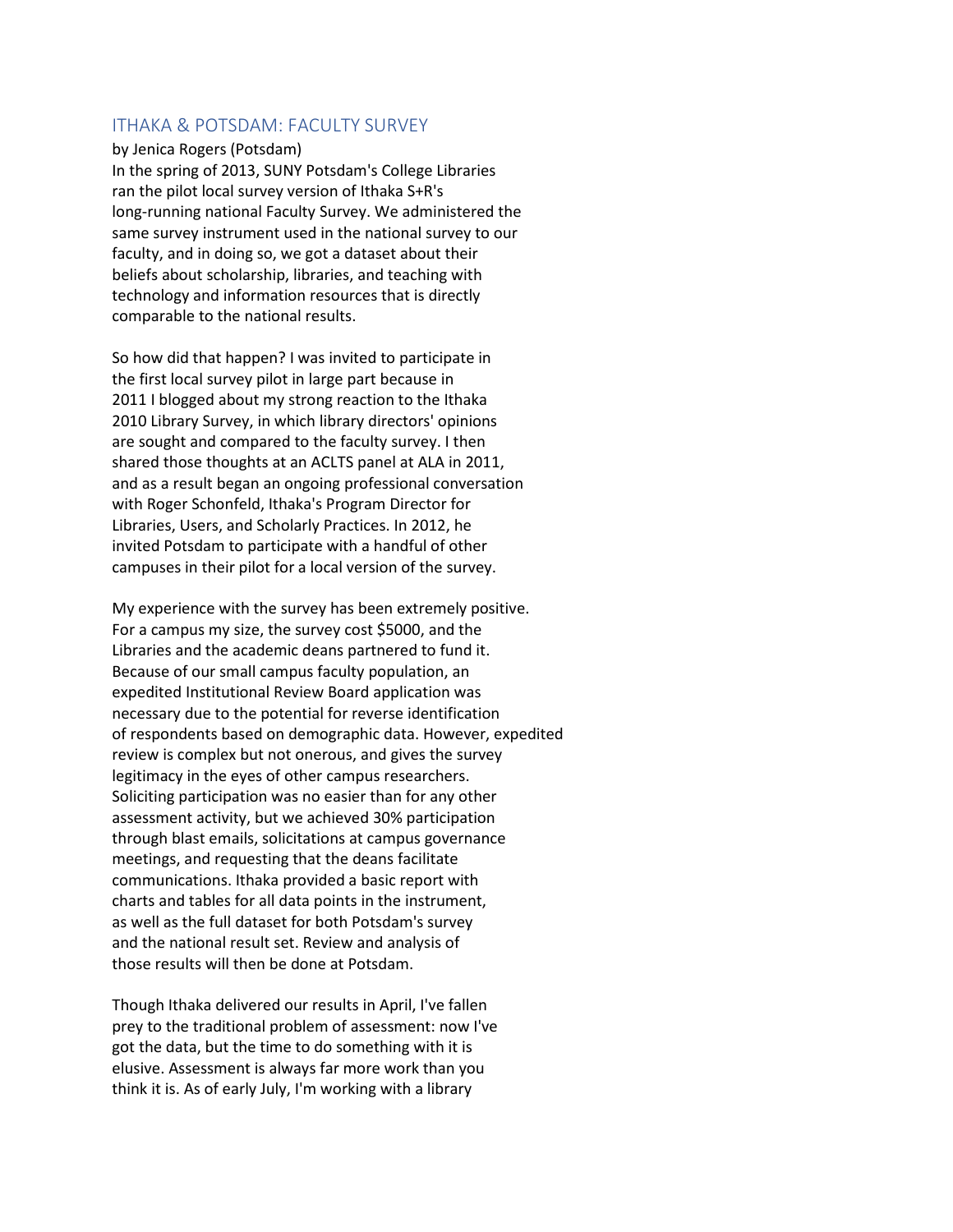staff member, Alex Gomez, to more fully analyze our data. Alex and I are collaborating to prepare several reports for campus use: a Libraries report, an Academic Affairs report, and a faculty/technology development report.

A small sample of results and uses from each area: Libraries.

Where 63% of national faculty say they start their research at their library's online catalog or a specific online database, 75% of Potsdam respondents do; and only 18% of our faculty start their research on the open web vs 34% of national respondents. On a different question, comparing results shows that while only 61% of national respondents prefer print books for in-depth reading cover-to-cover, more than 80% of Potsdam faculty still prefer print. These and other data points will be a part of our discussion at this summer's Library Staff Retreat, and will help us to frame our outreach and services to faculty as we embark on our next strategic plan.

### Academic Affairs.

The survey asks a series of questions about what kinds of intellectual resources faculty assign to students -- (31% of Potsdam faculty "often" assign scholarly articles to lower-division undergraduates vs 25% of national respondents), how often they use various online teaching tools (45% of national faculty make lectures available online for upper-division courses, vs 32% of Potsdam respondents), what kinds of projects they assign to students (55% of Potsdam faculty "often" or "sometimes" assign audiovisual or digital media projects, vs 41% of national respondents), and more. How the deans and Provost will choose to use this data is yet unknown, but it's a rich resource as we consider the future of our curriculum, faculty development needs, and our readiness for initiatives like Open SUNY.

#### Faculty/technology development.

This is a clear and key use of the data, as questions about research and teaching with technology are scattered throughout the topic sections of the survey. Of interest to me is that while about 75% of both national and Potsdam respondents both say that it's extremely important that they have "More time to learn about digital research activities and methodologies" and "Help in understanding how digital research activities and methodologies could be thoughtfully integrated into my research", when it comes to the need for "Technical support and advice on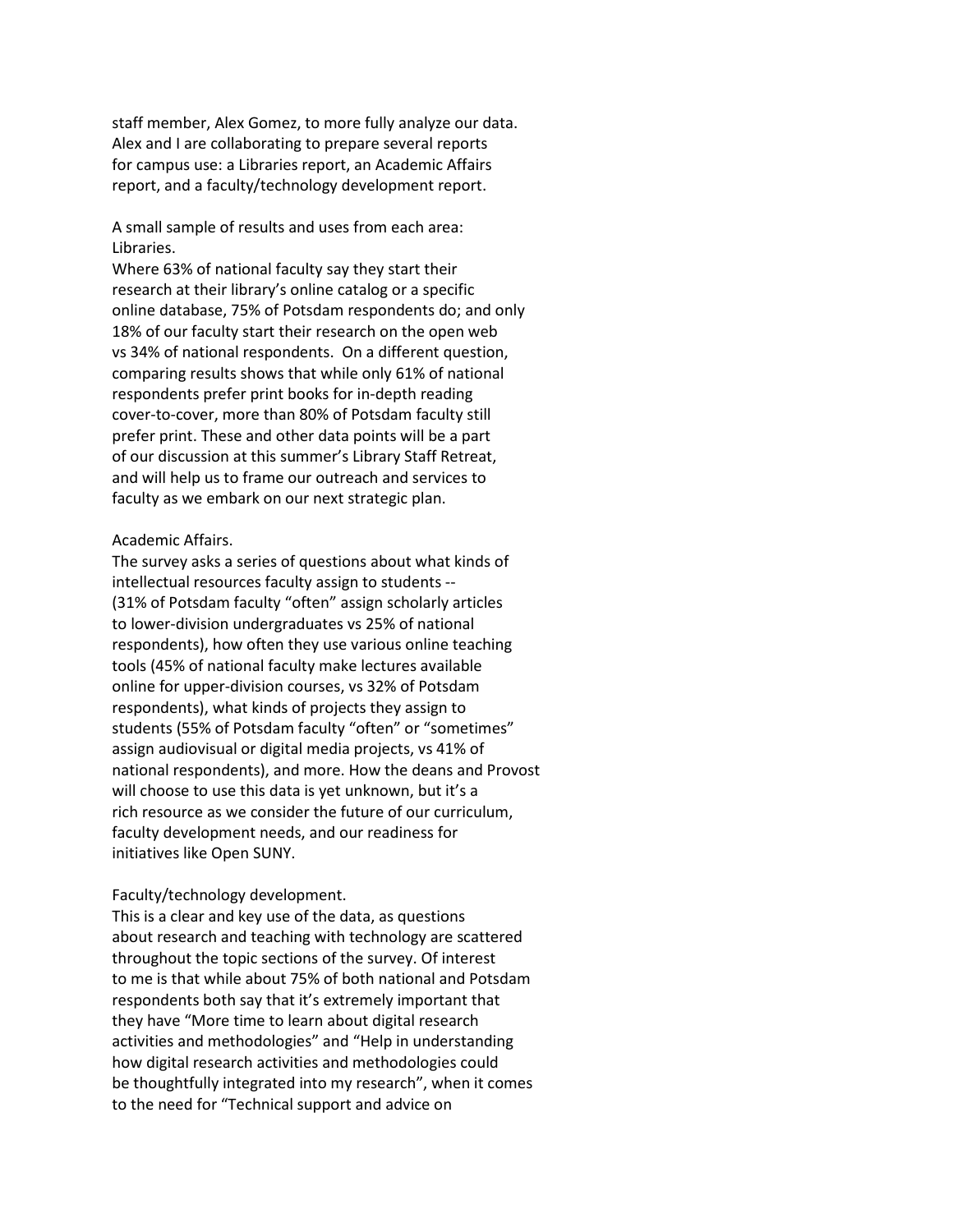implementing digital research activities and methodologies in my research", 91% of Potsdam respondents rated this Extremely Important, vs 78% of national faculty. Clearly, there is a strong national need for better faculty support in digital research methodologies, and we have a bigger than expected gap at Potsdam. These data will help our Teaching and Learning Technology Roundtable and our new Instructional Development Center frame our goals for faculty support.

As I noted earlier, my experience with this project has been extremely positive. It was easy, Ithaka was lovely to work with, and the data are well-presented and usable. In the future, I would be very interested in comparing our Potsdam results to datasets from other SUNY comprehensive colleges, or the SUNY system in general, if that data were available. With the current data, I can compare our results to our national peers, but if we're to continue working in concert as our notion of systemness evolves, ought we not be comparing ourselves to each other, as well? The potential is there, and this is an extremely useful tool on that path.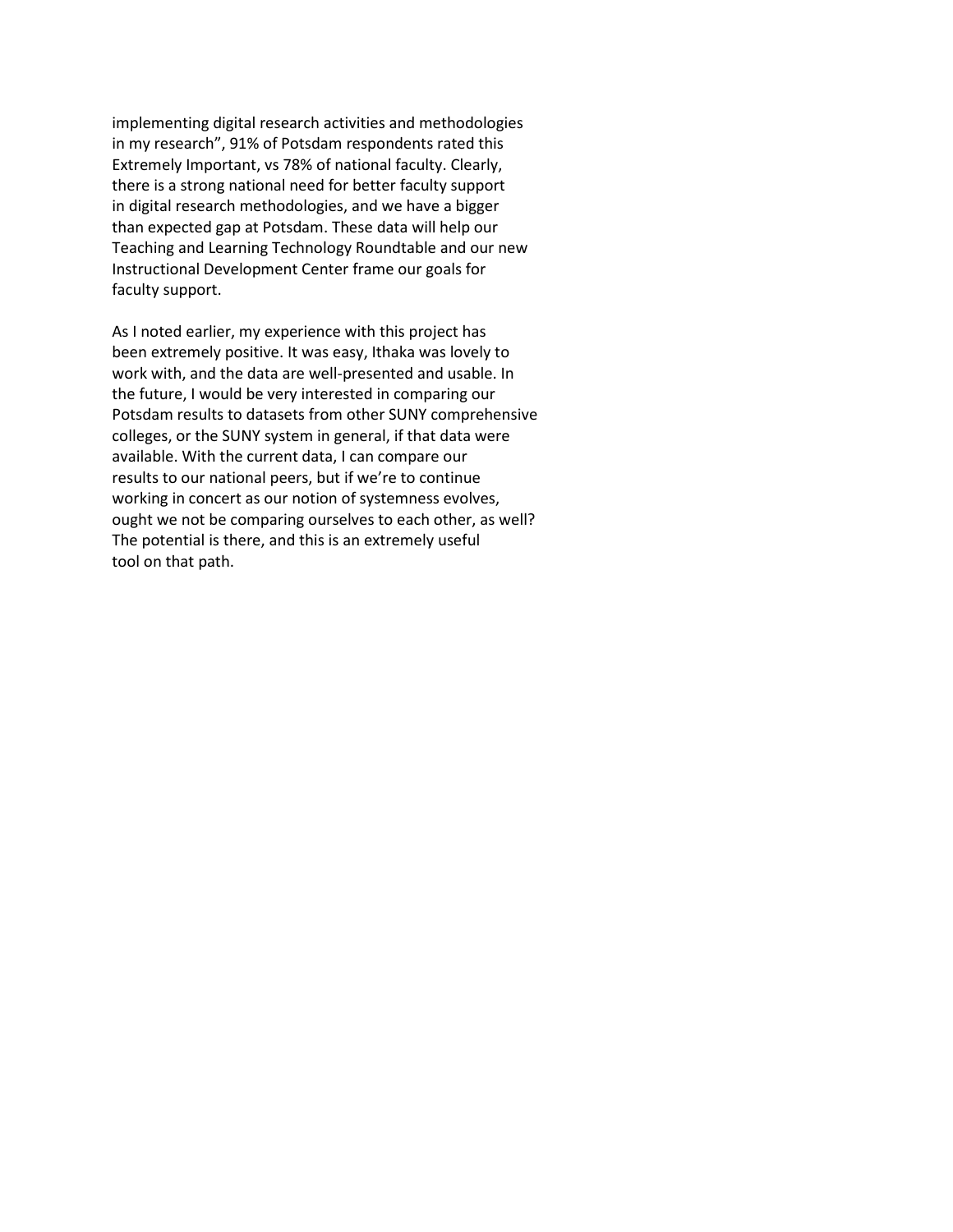## <span id="page-4-0"></span>SUNY & EDS

The SUNYConnect Discovery Systems Task Force unanimously recommends the EBSCO Discovery Service (EDS). The group's other recommendations are that EDS should be a core SUNYConnect service and that the SUNYConnect-wide 360 (360Core, 360Link) license end June 30, 2014. The Task Force evaluated EDS as having the most appropriate content in its index, the sophisticated subject indexing sought by academic libraries, the top relevancy ranking algorithim and a search interface used and known across all types of SUNY libraries.

Discovery Systems Task Force recommendations:

1) After review of the four leading discovery systems, the task force recommends EBSCO's EBSCO Discovery Service (EDS) system due to its:

- o Comprehensive content with enough depth and breadth to meet the needs of all SUNY campus libraries
- o Transparent, first-rate relevance ranking
- o Familiar, customizable, user-friendly interface
- o Best pricing of the services reviewed

2) The task force recommends that EDS be adopted as a core SUNYConnect resource for the following reasons:

- o Reduced individual campus costs due to consortial power
- o Allows for an equitable distribution of resources between large and small campuses

o Provides a common set of resources across the SUNY system o Allows for System-wide support (Aleph record management) and shared staff resources for implementation, training and best practices

3) The task force recommendation of EDS has implications regarding link resolver software as well; EDS includes their LinkSource software as part of the system and part of their package. Therefore the task force recommends a phasing out of 360Link and replacement with the EBSCO LinkSource product.

The SUNY Office of Library and Information Services reviewed and endorsed the group's recommendations.

The SUNY Council of Library Directors discussed these recommendations at their April meeting. A survey of SUNY campus participation in an EDS implementation was conducted. Fifty SUNY libraries opted to participate in the (SUNY-wide) EDS license for three years (SUNY fiscal year 2014-15 and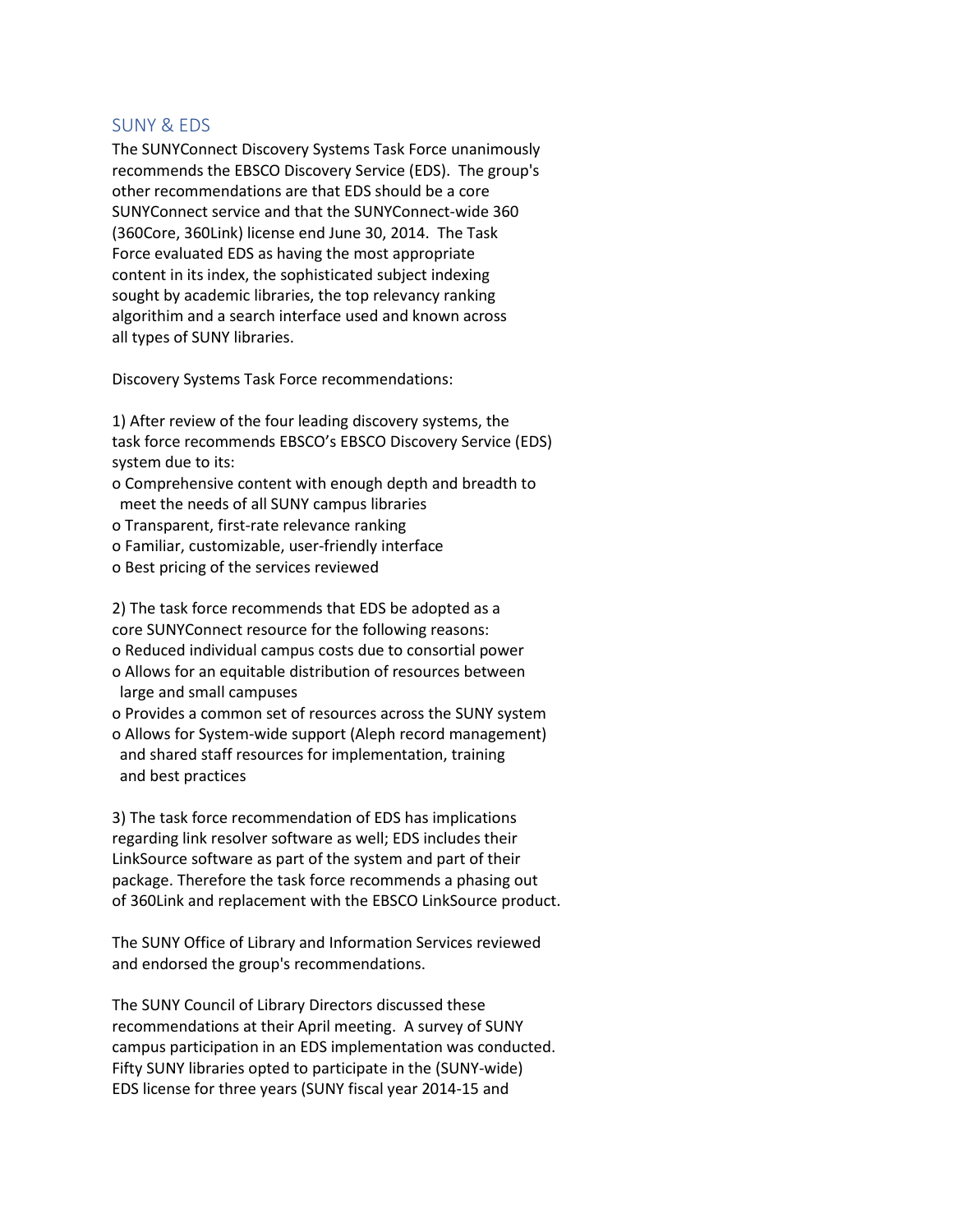onward). The issue of EDS as a core service was taken off the table. SUNY libraries not currently opting to participate will still have the option to join in during the three year period, however.

Library directors at the 50 campuses have been surveyed regarding their general time frame for implementation as well as their designated campus contact for that activity. The agreement with the vendor includes implementation and system support services. SUNY acknowledges EBSCO's willingness to commence implementations prior to July 1, 2014. Communication vehicles are being established to facilitate communication and the sharing of expertise related to this system and its implementation.

As mentioned, EDS includes A-to-Z journal listing, knowledgebase and an openURL link resolver. SUNYConnect has a 2013-14 license for these software systems (currently called EBSCO A-to-Z/LinkSource). Migration to these systems prior to EDS implementation is recommended. Campuses opting to use a different link resolver will need to license that software on their own (as of July 1, 2014).

Thanks to the SUNY Task Force, the SUNY library directors and the vendors for their efforts in this regard.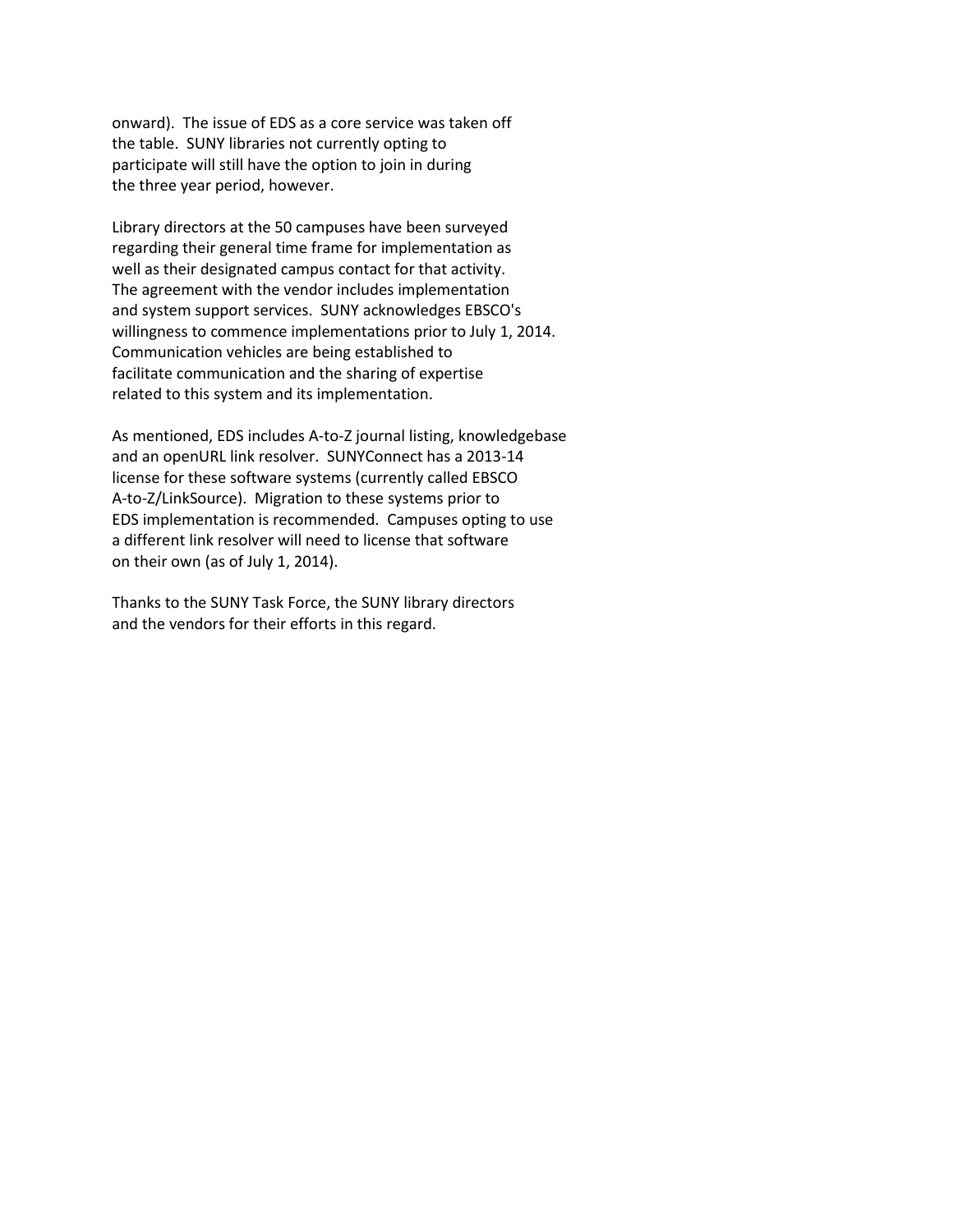## <span id="page-6-0"></span>SUNYConnect and LINK RESOLVERS

The SUNY - EDS arrangement results in transistions related to SUNYConnect's OpenURL link resolve (and related components). Serials Solutions' 360 (360Core, 360Link) have been licensed through June 2014. EBSCO's A-to-Z/LinkSource has also been licensed.

As of July 1, 2014 SUNYConnect will not be directly licensing such OpenURL software as the EBSCO components are included in their EDS offering. If a campus chooses to license a product from another vendor, they will need to do so via a separate arrangement. (As always, if there is sufficient interest from a number of campuses in this regard, OLIS can assist in those negotiations.)

EBSCO is establishing initial A-to-Z/LinkSource set ups for campuses, and as those intial configurations are completed, campuses are notified about administrative access and additional information. It should be note that EBSCO is in the process of upgrading and re-branding their software. Circa January 2014, the A-to-Z listing will be called PubFinder and LinkSource -- FullText Finder.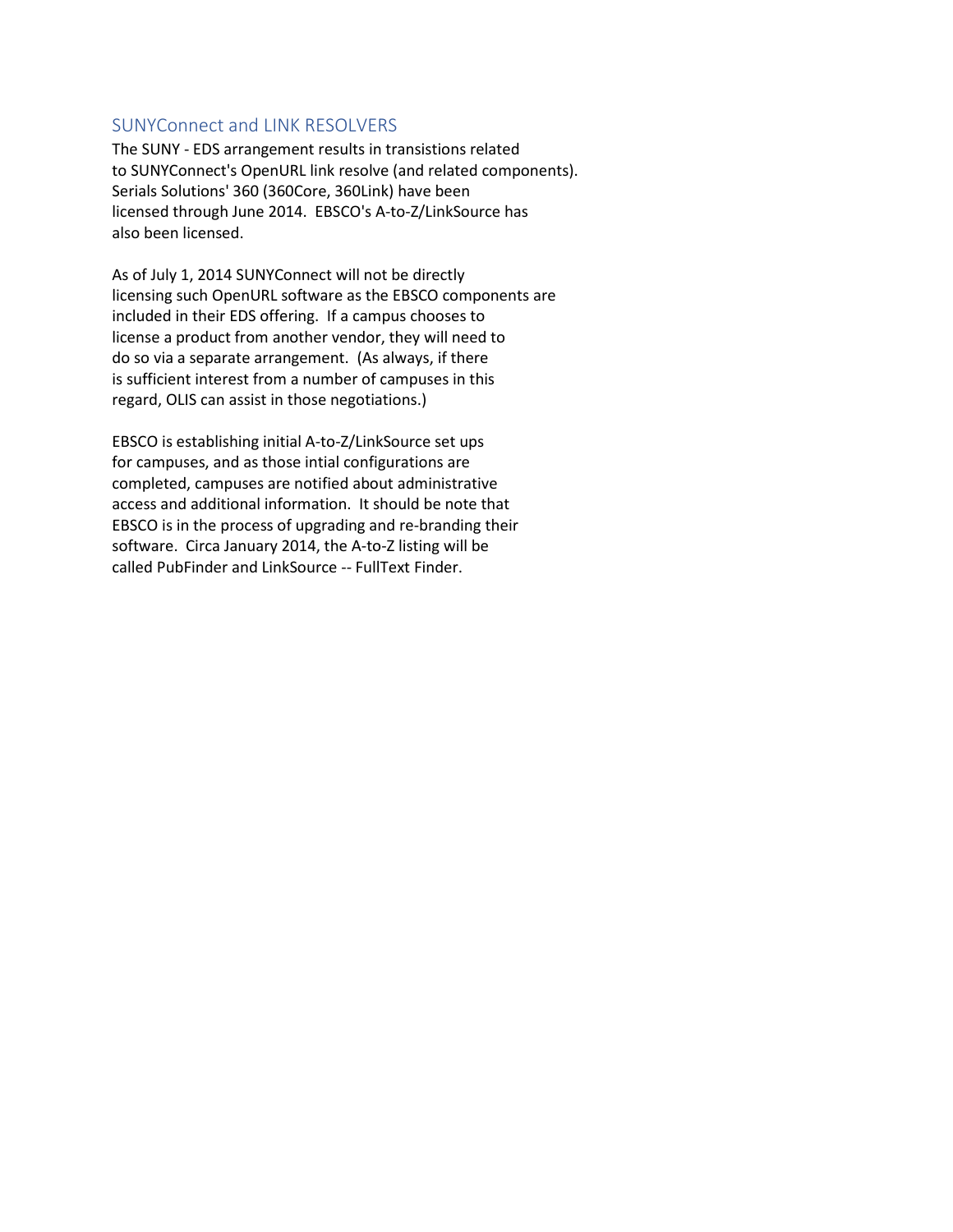# <span id="page-7-0"></span>BUFFALO "OPENING MINDS, INSPIRING TOMORROW": SUNYLA 2013

Thanks to Buffalo State, conference organizers, presenters, and vendors for a fine SUNYLA 2013 "Opening Minds, Inspiring Tomorrow".

Your editor chose

- "Open SUNY Update" (Carey Hatch, System Administration)
- "EBSCO Discovery, EBSCO ebooks and Source Databases"
- (Jim Kropelin and Amy Levine, EBSCO)
- "We need a Creative Commons expert, and you're it.
- Congratulations! Here's what you need" (Sarah Morehouse, Empire)
- "Altmetrics: Assessing Research in the Online Academy" (Dean Hendrix, UB),
- "Meet Them Where They Are: Patron-Driven Ebooks in a Multi-Type Consortia" (Kate Cunningham-Hendrix, UB; Joe Riggie, Erie; Jennifer Smathers, Brockport)
- "'That was then, this is now:' Transforming Shared Services" (Maureen Zajkowski and Maggie Horn, OLIS; Sandy Card, Binghamton; Marianne Muha, Buffalo State; Angela Rhodes, Delhi; Cindy Francis, Genesee).

But, in other contexts he might have been intrigued by, drawn to ...

- "A Tale of Two Repositories" (Joshua Beatty, Plattsburgh; Kim Myers, Brockport)
- "Attitudes towards and uses of electronic books at Alfred University" (Ellen Bahr, Brian Sullivan and Fang Wan, AU)
- "Bracketology: Tips for a March Madness Style Bracket at Your Library" (Alvin Dantes, Oneonta)
- "Be Kind ?? Unwind: Finals Week Stress Relief @ Your Library" (Karen Gelles, Farmingdale; Jennifer Drake, Cortland; Carrie Fishner, Delhi; Susan Lieberthal, Suffolk;, Lauren Marcus, New Paltz; Kathleen Quinlivan,UB; and Pauline Shostack, Onondaga)

Keynote speaker David Wiley presented a provocative address: "Reclaiming Open: The Many Benefits of Truly Open Education". And, he gets points for quoting Whitman and his attention to other animals [not] "demented with the mania of owning things". Wiley made a strong argument for librarians and instructional designers partnering to highlight the need and facilitate the use of open educational resources.

The SUNY Librarians Association takes us to the University at Albany next June 11th.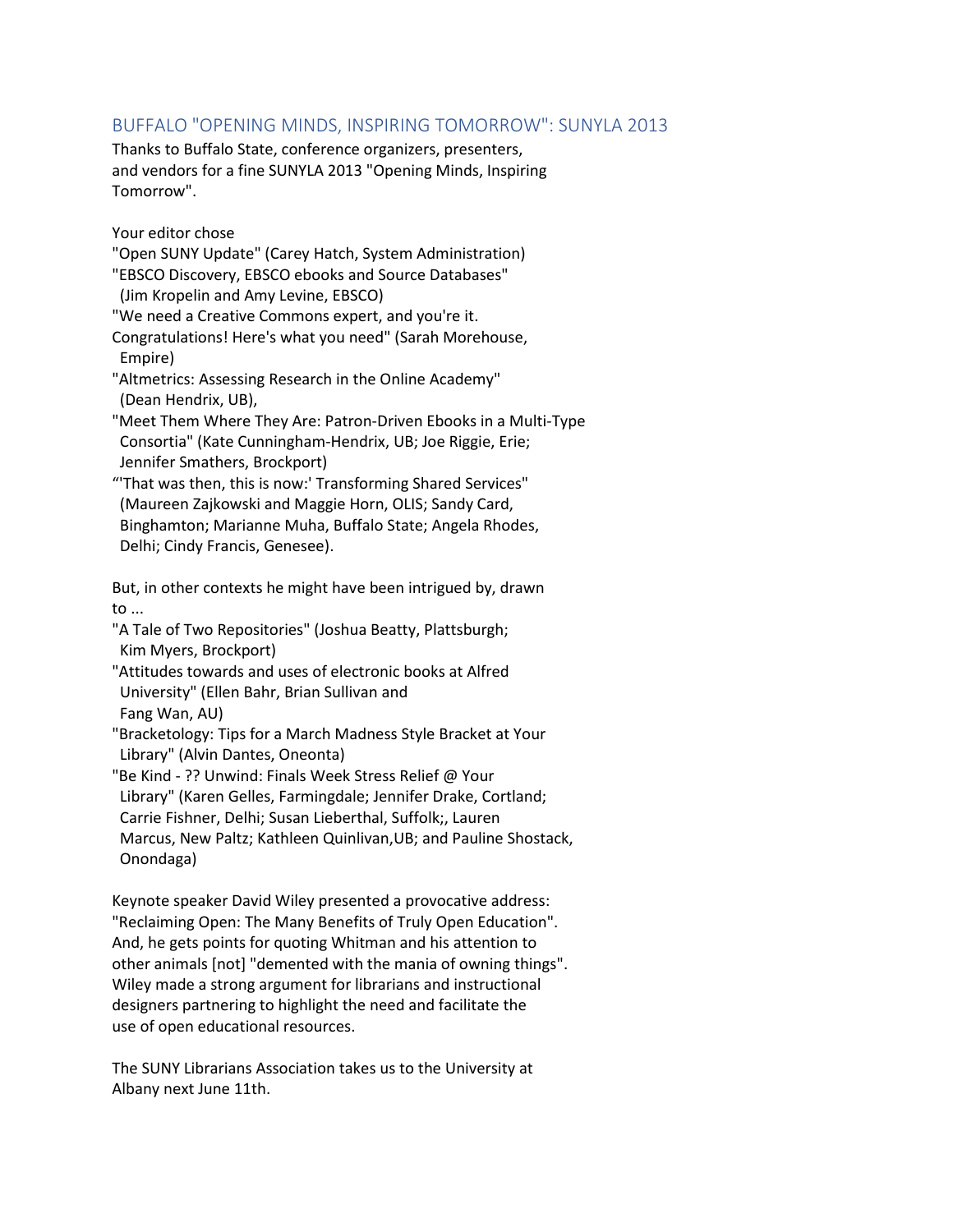# <span id="page-8-0"></span>DOES the LIBRARY WORK with my MOBILE DEVICE? The EMPIRE STATE COLLEGE LIBRARY MOBILE INVENTORY PROJECT

by Heather Shalhoub (Empire)

Questions from online library users, both faculty and students, started to come in more frequently in regard to using library resources with mobile devices. A resource that compiled the answers to this question was necessary. We needed to gather information from library resource vendors including directions for use, links to mobile information and compatibility as well as support information for various mobile devices. In order to fully address these questions, the Empire State College online library created the Mobile Inventory Project.

The goal was to create a way for users to educate themselves to use their mobile devices with the online library. We have a non-traditional student body in terms of age and many of our students work full-time. Their main way of accessing the library is through the internet, so mobile device access is important to them. Library articles and e-books could be read on the train to work or sitting outside on a lunch break, not just sitting in front of a computer or with a stack of printed articles.

At that time (ca. February 2012), most libraries had a mobile website but did not address how online library resources work with mobile devices. Instead, this was information more common to public library websites.

I gathered instructions and links to mobile device information from each library resource vendor. If anything was available, I added it to my repository. Once the information for all of the library resources was gathered, I started testing each resource on our mobile devices (iPad, Motorola Xoom, Kindle and Kindle Fire).

The iPad was the most user-friendly with library resources though the Kindle and Kindle Fire were also easy to use. There were technical complications with the Motorola Xoom that knocked it out of the running before I could get any testing done.

I then collaborated with the lead web designer to figure out the design and layout needs for the webpage I was going to create. Once the page was built, the big decision was what to name it and where to place it on the library website. The librarians worked together and came up with the title,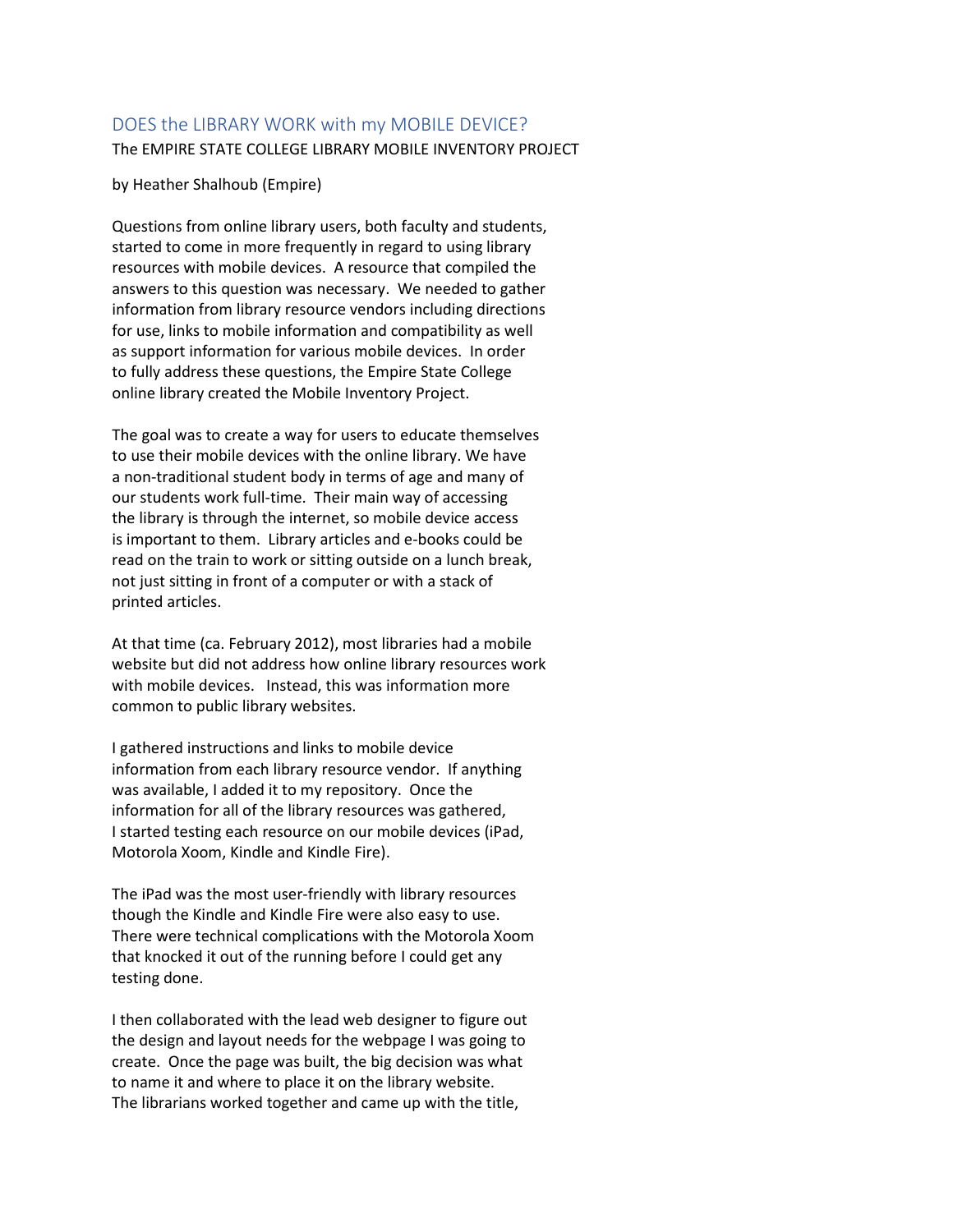"Using the Library with Mobile Devices." Right now, this page is listed under the Services tab on the library homepage and is also linked to from many of our library subject guides.

The Mobile Inventory webpage is comprised of a landing page with 3 informational pages in the menu.

- Apps for Library Collections
- Tips & Support for Mobile Devices

• Alphabetical List of Library Resource Mobile Information The page went live in September 2012 and has been updated on a regular basis. It has been well received by users and librarians needing to answer the questions from users. It is getting traffic, though most traffic comes from librarian referrals during reference interactions. The challenge with the webpage has been getting users to find it on the website. Hopefully with continued use and discovery, the page will get more attention and visits. Another option is moving it to another spot on the library website.

In June 2013, I presented on this project at the SUNY Librarians Association annual conference. Take a look at the "Does the library work with my mobile device" presentation, and please feel free to contact me with any comments or questions. at [heather.shalhoub@esc.edu.](mailto:heather.shalhoub@esc.edu)

SOME (MOSTLY FUN) USER REQUESTS of the SUNY DIGITAL REPOSITORY We strive to make our libraries' online services such that they enable our patrons to get right to the material of interest. And, there are times that additional insight into the use of these services comes when that is not the case. The we-hearabout-things-only-when-they-are-broken situation.

This can be said for the SUNY Digital Repository as well. We do know that actual repository materials have been viewed more than a quarter million times in the past nine months. These are the successful users and successful library uses we don't always hear about. They are successful because you've put the URL for that SUNY Press title in your catalog and the user is seen as coming from a SUNY IP address. Successful because the repository content is found via major search engines and much of that is freely accessible to the world.

Here are some examples of repository usage where the librarian is asked to intervene. Sometimes it is simply access issues (that get resolved), sometimes specail accommodations are made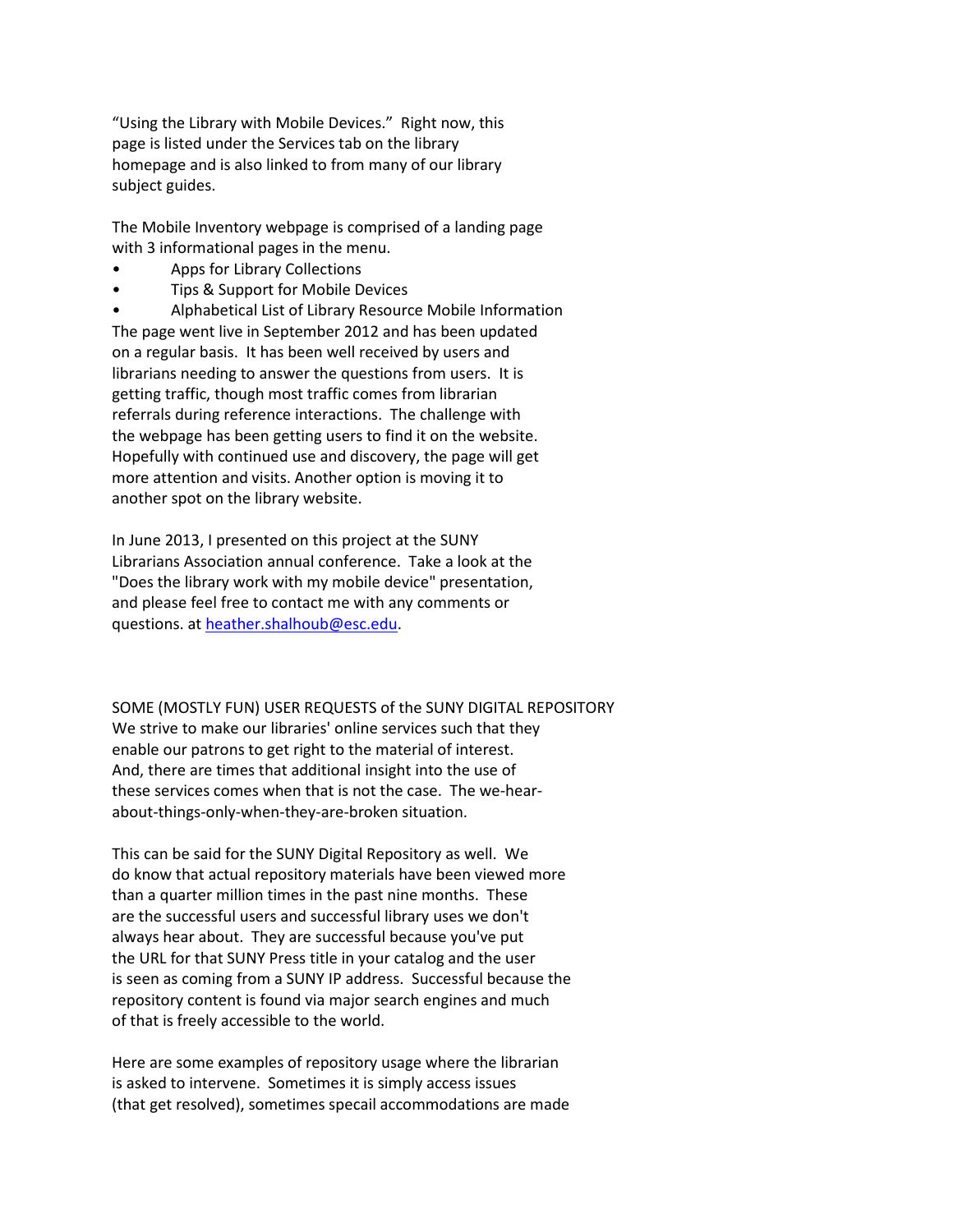to allow for educational use of an item, and other instances (for instance non-SUNY interest in SUNY Press works) where copyright and licensing issues result in pointing the user to Google Books, WorldCat, the publisher or other alternatives.

Some of those SUNY Press requests have come from Lecturer in Ancient History (Brasenose College, Oxford, UK) Philosophy student Delhi University, India PhD candidate at the University of New South Wales in Sydney Australia PhD researcher at University of Surrey, UK PhD student from Argentina Student from Taiwan PhD student, School of International Relations of the Saint-Petersburg State University, Russian writer working on a forthcoming volume in "The United States Holocaust Memorial Museum's Encyclopedia of Camps and Ghettos" Student from China Visiting Lecturer at Alexandru Ioan Cuza University, Iasi, Romania University of Kassel, Germany Researcher in Spain Student from Poland Student from Indonesia Masters-level student from Uganda

Requests for visual resources have come from The Atlantic Monthly, scholars in Italy and Russia among other locations.

Requests of a less fun nature tend to revolve around authors seeking the removal of their dissertation (which is done per the particular campus' policy) or perhaps someone is aghast when they "google" their name and find past youthful transgressions revealed in decades-old school newspapers.

Publishers send permission requests periodically; Cortland has received some of the more interesting versions of these:

- \* a Berlin Germany based publisher wrote "would like to use [a repository image] in a design about the history of rock and pop"
- \* "My company would like to know if we could use the attached image for use in an issue of our monthly magazine...We would love to use this image as a reference to show kids how to make a conga line. For a brief background, the magazine is sent to churches across the country for use in Sunday school classes."

Cortland granted permission in both cases.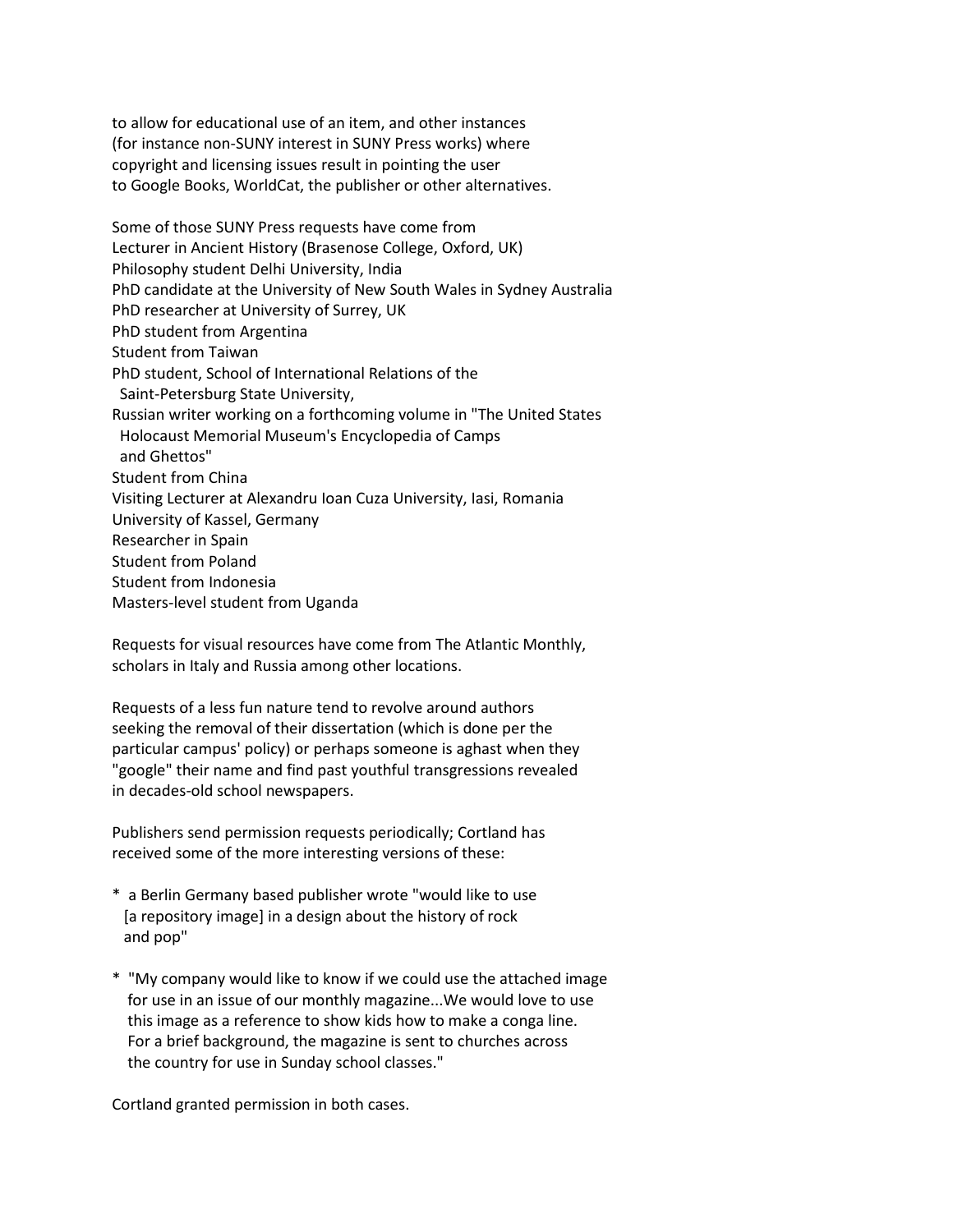In these pages, Onondaga's Jeff Harr wrote "the library is bigger than anything we think it is". The depth and breadth of repository requests reveal this as well. Sometimes the requests also reveal views of current human drama and pathos: "I'm a doctor and a lecturer; please, I need to use your library because we lack the updated research in my country. Thanks" [from Mosul, Iraq]

Or, simple human joys (in this case fulfilled by Stony Brook University) --

"First, thank you all for the work digitizing the Statesman. My husband ...and I have been waiting 30 yrs to see the cover of him staring up at the camera in the middle of the big housing 'riot'

"This picture has been part of our family lore for decades, and I plan to send the link to my half sister ...who just graduated from Stony Brook last spring. She too has heard of this cover for years. "If there is any way to get a decent print of this page could you please let me know? I would love to get it framed and give it to ...for his ... birthday. We still talk about the time he got trapped in the crowd and ended up on the Statesman cover. "Thanks again. Good work all. Those archives really take us back!"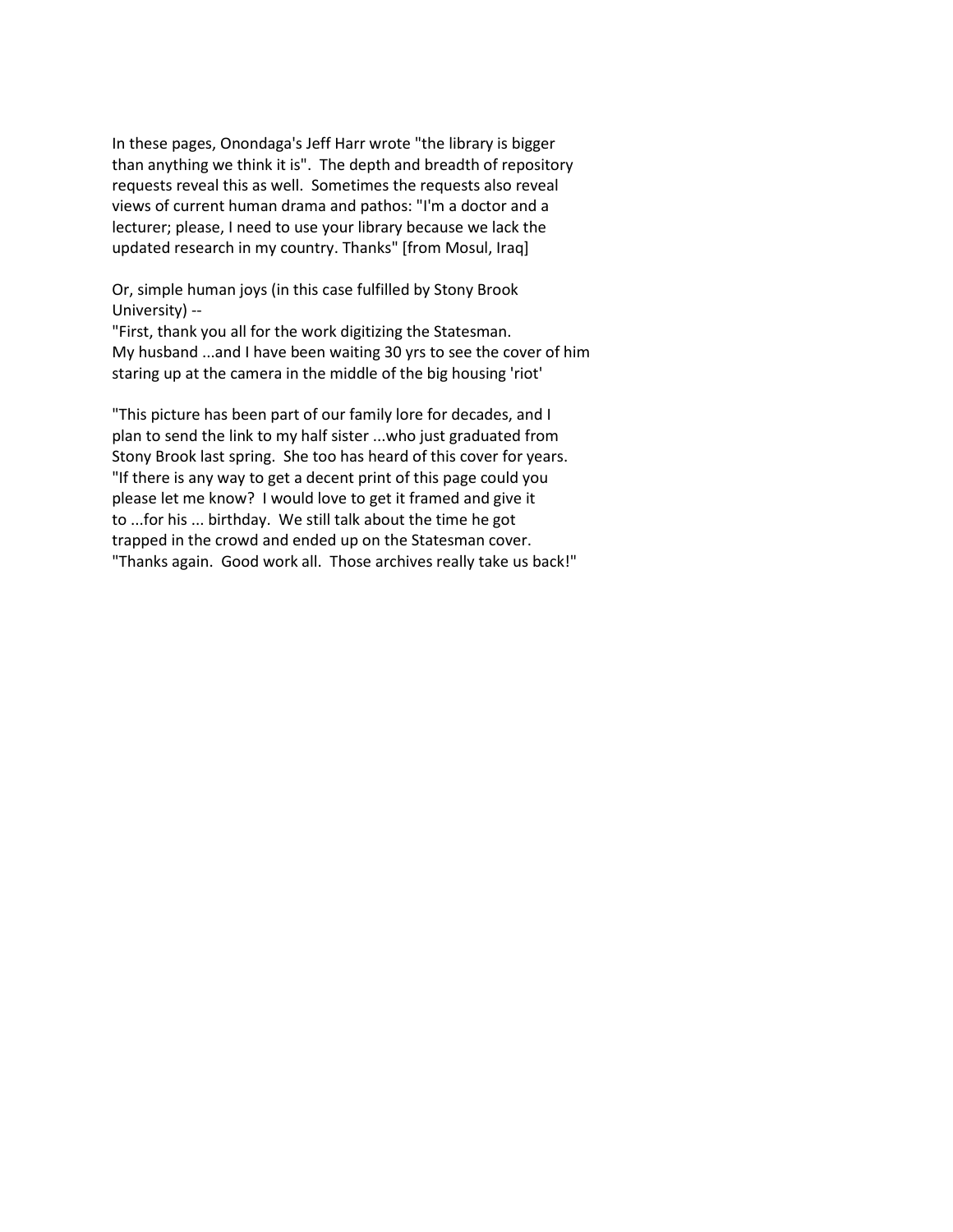# <span id="page-12-0"></span>ADDITIONAL SUNYConnect UPDATES

## ESF STP.

SUNY College of Environmental Science and Forestry switched to production with the SUNYConnect LMS as scheduled on May 14, 2013. Thanks to all who played a part in making this happen.

### New Databases.

The following databases are now available to all SUNYConnect participants: Applied Science & Technology Source Education Source Humanities Source

All of these provide additional current full-text content versus what was in the previously available resources. Applied science (290+), education (280+), humanities (160+) additional full-text titles beyond what was available in previous SUNYConnect databases. In addition, these "Source" files also make available titles indexed as part of Applied Science & Technology Index Retrospective: 1913-1983, Education Index Retrospective: 1929-1983 and Humanities Index Retrospective: 1907-1984.

## OVIC.

Thanks to the following SUNY libraries, the Opposing Viewpoints database has been renewed through June 2014 and is available to all SUNYConnect institutions:

Adirondack, Albany, Alfred, Alfred University, Binghamton, Brockport, Broome, Buffalo, Buffalo State, Cayuga, Cobleskill, Columbia-Greene, Corning, Delhi, Dutchess, Empire, Erie, Farmingdale, Fredonia, Fulton-Montgomery, Genesee, Herkimer, Hudson Valley, Jamestown, Jefferson, Mohawk Valley, Monroe, Morrisville, Nassau, New Paltz, Niagara, Old Westbury, Oneonta, Onondaga, Orange, Oswego, Plattsburgh, Potsdam, Purchase, Rockland, Schenectady, Stony Brook, Suffolk, Sullivan, SUNYIT, Tompkins Cortland and Westchester.

[Editor's note: As of August 1, 2013 Opposing Viewpoints has been licensed by the New York State Library as a NOVEL database available to all of New York for minimally a three year period. Campuses, please stay tuned for more information about any payment credits. Thanks to the NYSL!]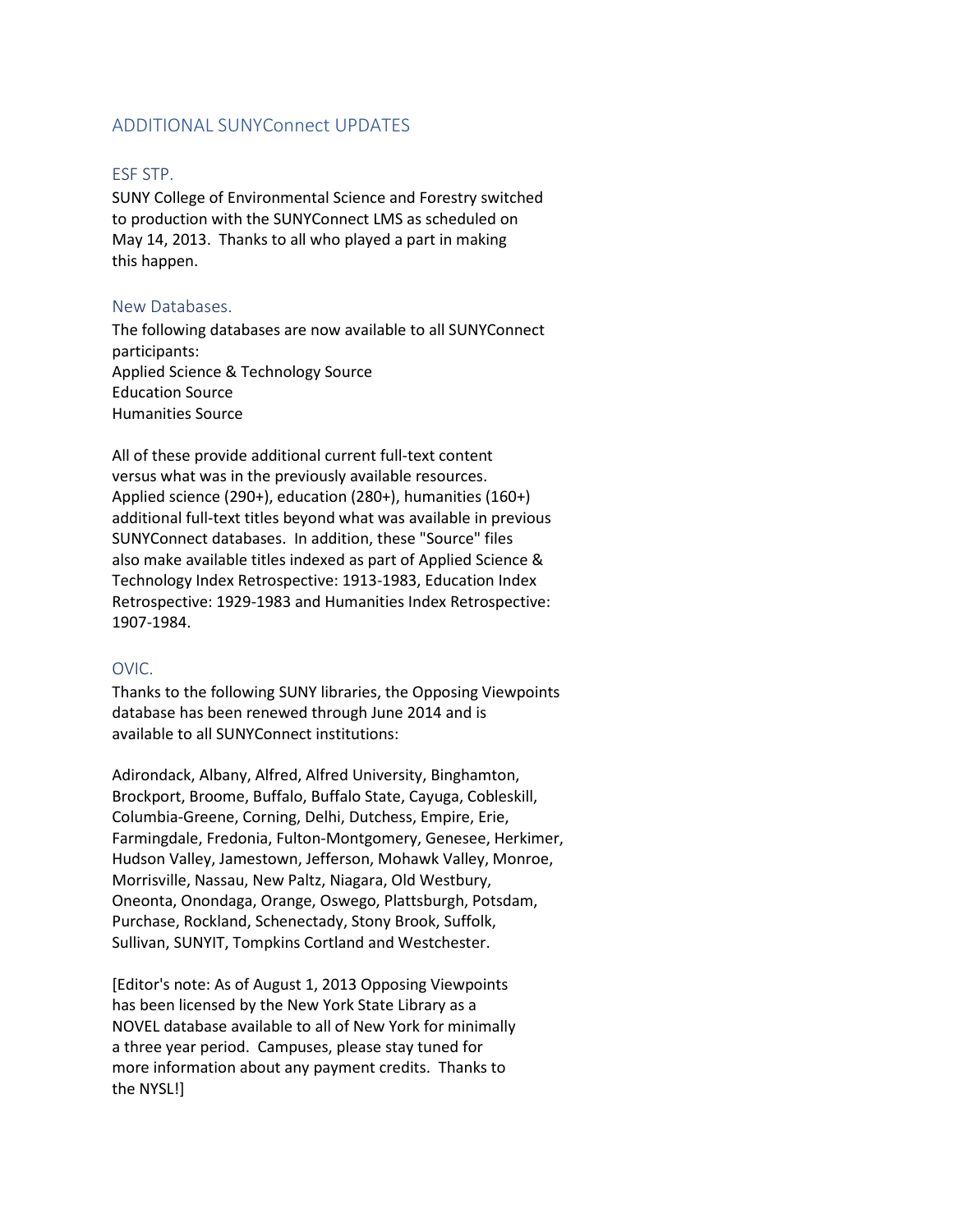## <span id="page-13-0"></span>FOCUS on SUNY, SUNY LIBRARIES and SUNY LIBRARIANS

[Editor's note: This is just a sampling of items of note about our colleagues and their libraries; SUNYergy editors will consider others that you send in for inclusion in upcoming issues; Congrats! all]

## 2013 Friend of SUNYLA

"I nominate John Schumacher for the Friend of SUNYLA Award for 2013. John has been a strong advocate for SUNY libraries and I can think of no one more deserving. ...John first joined SUNYLA [Executive Board/Council] in 1999 as the OLIS rep and in 2001, upon the retirement of David Kreh took over as the UUP rep to SUNYLA. ... John has always reported back on key initiatives taking place within the state and has always communicated important details to SUNYLA members. This makes us a stronger organzation and anyone who has taken the time to read John's detailed reports in the council, you can attest to his steadfastness to SUNYLA and SUNY libraries. ...SUNYLA is fortunate to have such a tenacious advocate in their ranks. Anyone who has dealt with John knows first hand that he leaves no stone unturned. I believe John embodies what we look for in a FOS award and it is high time he be recognized." [Editor's note: very much appreciated folks!]

## SUNY Chancellor Award for Excellence in Librarianship 2013

David Bertuca (UB) Gregory Bobish (Albany) Karen Cannell (FIT) Sandra Card (Binghamton) Pamela Czaja (Monroe) Charles Lyons (UB) Cynthia McKane (Jamestown) James Morris-Knower (Cornell) Erin Rushton (Binghamton) Beth Seelick (Westchester) Jane Vavala (Alfred) Susanne Whitaker (Cornell)

## IITG 2013

Congratulations to these recipients of Innovative Instruction Technology Grants: Cyril Oberlander (Geneseo) "SUNY Open Textbooks Renewal" Dean Hendrix (UB) "The E-Textbook Opportunity: The Time is Now for SUNY, Phase 2" Mark Sullivan (IDS, Geneseo) "Gift and Deselection Manager Online"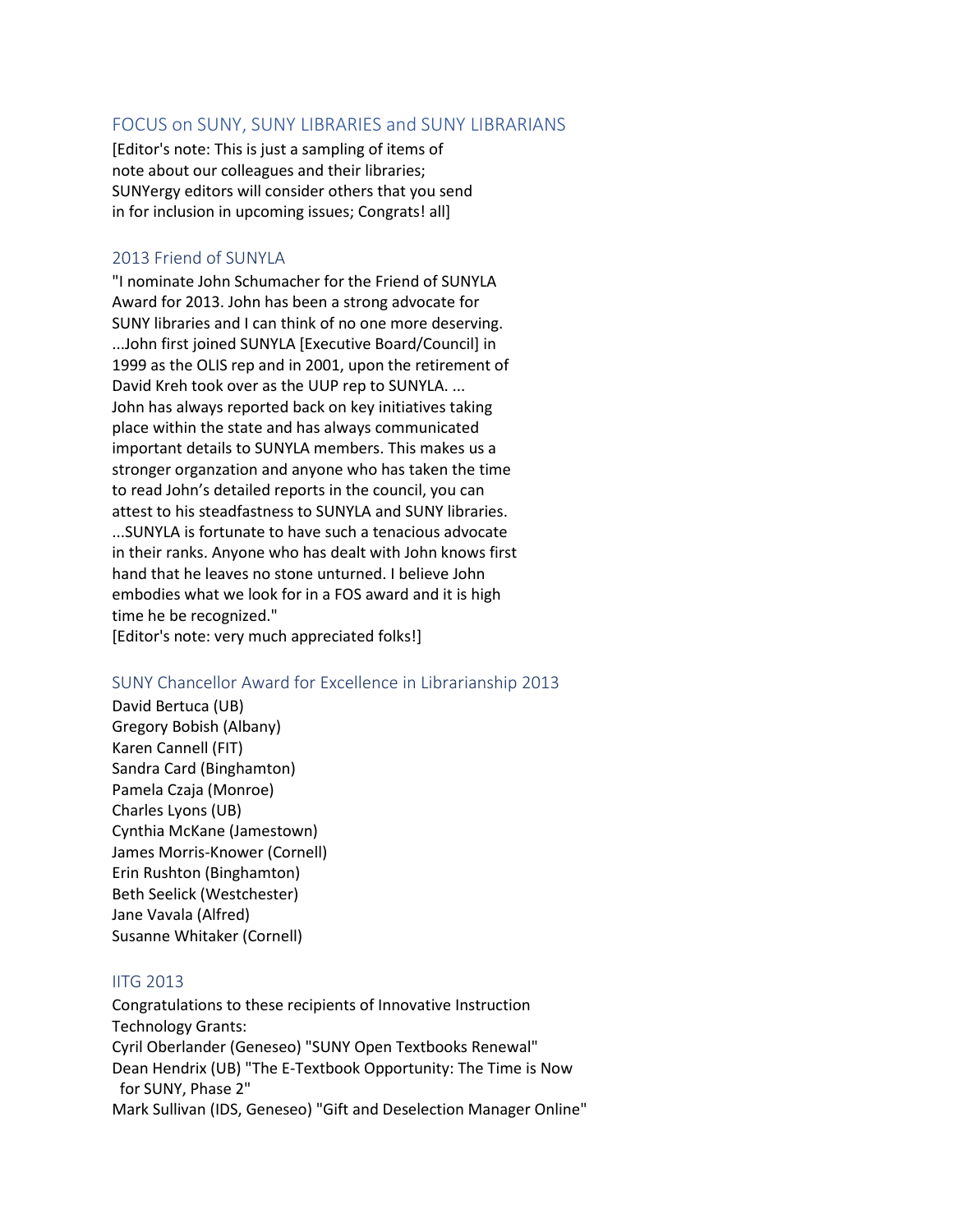Susan P. Lieberthal (suffolk) "E-portfolios to Engage Student Veterans at Suffolk County Community College"

## Purchase's Conservatory of Theatre Arts Lauded

The publication Hollywood Reporter has included SUNY Purchase as #10 in their "The Top 25 Drama Schools in the World". "Professionally and academically, my time at Purchase has been beyond the training I could have ever anticipated." Take a look at more of these up-and-coming actors and comments about their education.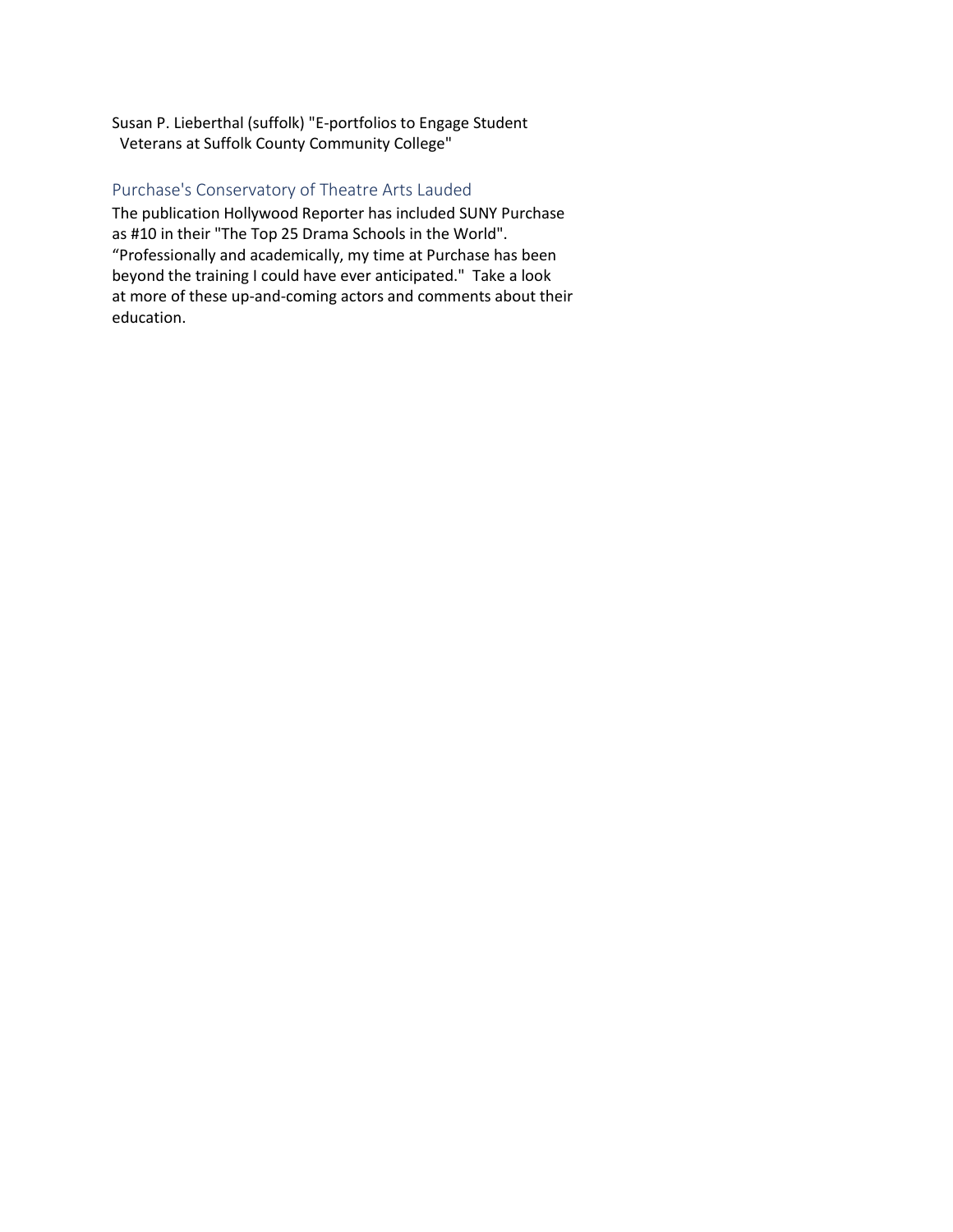## <span id="page-15-0"></span>LINKABLE LINKS

Each issue of SUNYergy provides a select listing of internet addresses that are either discussed in that issue or are particularly relevant to current topics.

### **SUNYConnect** <http://www.sunyconnect.suny.edu/default.htm>

SUNYConnect Support Portal <http://wiki.sunyconnect.suny.edu/display/OLIS/Support+Portal>

SUNY Union Catalog <http://search.sunyconnect.suny.edu/>

SUNY Council of Library Directors' web and meeting documents <http://scld.wordpress.com/meetings/>

SUNY Digital Repository <http://dspace.sunyconnect.suny.edu/>

Innovative Instruction Technology Grants (w/ recipients) <http://www.suny.edu/provost/IITG.cfm>

SUNY Press [http://www.sunypress.edu](http://www.sunypress.edu/)

Ithaka S+R 2012 Faculty Survey <http://www.sr.ithaka.org/research-publications/us-faculty-survey-2012>

EBSCO Discovery Service (EDS) <http://www.ebscohost.com/discovery>

EDS Support Site <http://support.ebsco.com/eds/>

EBSCO A-to-Z & LinkSource Support Site <http://support.ebsco.com/eds/atoz.php>

EDS Wiki (registration required) [http://edswiki.ebscohost.com/EBSCO\\_Discovery\\_Service\\_Wiki](http://edswiki.ebscohost.com/EBSCO_Discovery_Service_Wiki)

EBSCO Full Text Finder webinar (registration required) [https://ebsco.webex.com/ebsco/lsr.php?AT=pb&SP=TC&rID=20592412&rKey=8158e7ae8a906b23&act](https://ebsco.webex.com/ebsco/lsr.php?AT=pb&SP=TC&rID=20592412&rKey=8158e7ae8a906b23&act=pb) [=pb](https://ebsco.webex.com/ebsco/lsr.php?AT=pb&SP=TC&rID=20592412&rKey=8158e7ae8a906b23&act=pb)

SUNYLA 2013 Conference site <http://sunyla2013.wordpress.com/>